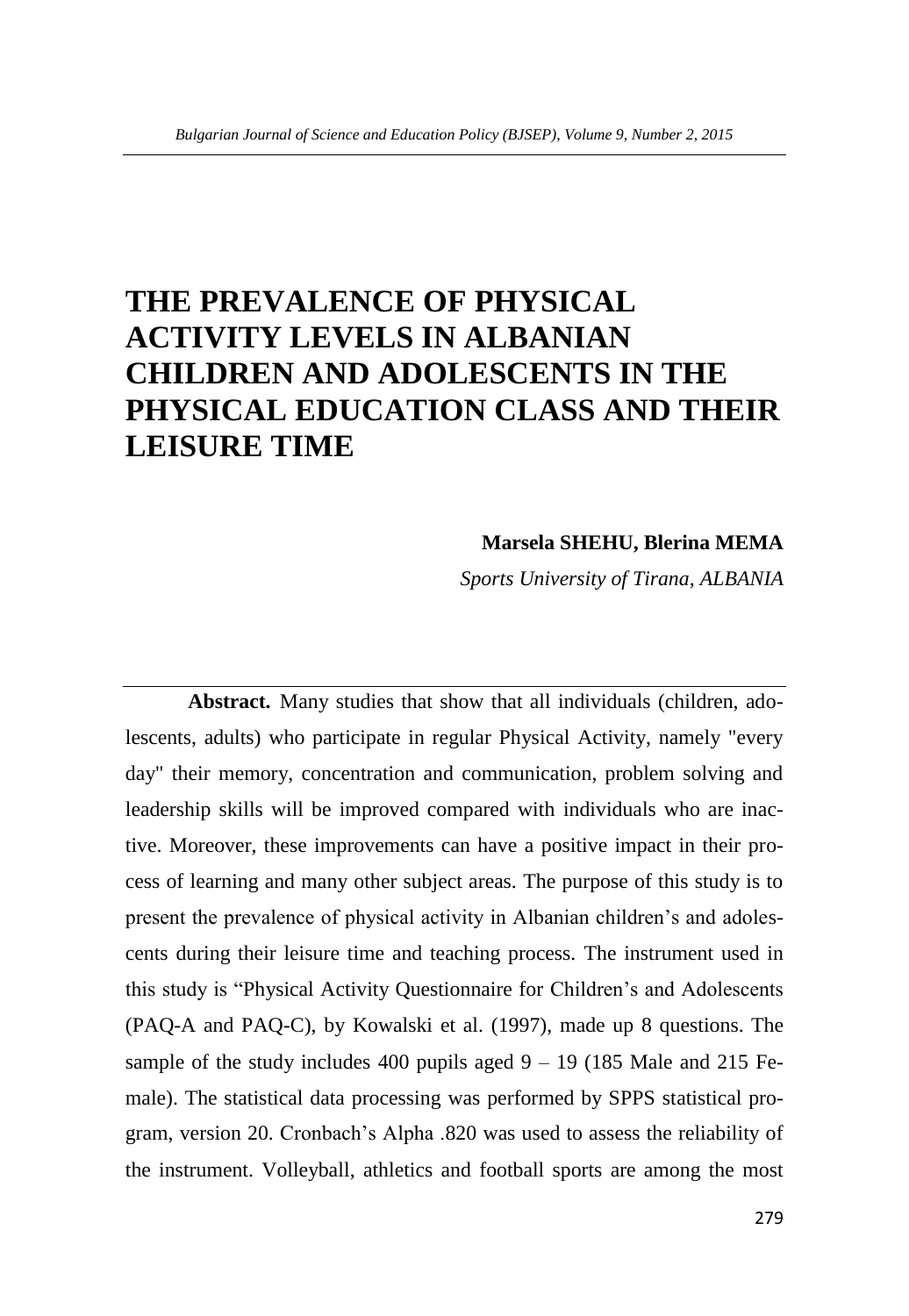favored by pupils in their leisure time. 56.5% of them claim that they are always intensely involved in the class of PE and 48.3% of them claim that after lesson they prefer to stand around/walk. In extracurricular activities 36% of adolescent's claim that they are not included ever and 30.5% of them state that they are included 1 times at the week and during weekends 52.5% of them are involved  $2 - 3$  times. The subjects were engaged to get involved in PA at class and during schools day but they are more involved during Saturday and Sunday, during their leisure time.

*Keywords:* pupils, extracurricular activities, leisure time, physical education, physical activity

# **Introduction**

Leisure time activities are activities done in periods of time outside of work and essential domestic activities. The strategy is to encourage sport participation or different social groups which engage in physical activity e.g. walking groups, cycling groups, dancing or community gardening.<sup>1)</sup> Being active by participating regularly at Physical activities meaning "every day" is shown to have more positive effects compare to those who does not participate despite age related to participation. These benefits which are mentioned to be more due to memory improvements by increasing capability to be concentrated, improving at problem solving issues even at leadership skills affects also learning process at different learning areas. Physical health benefits of physical activities have been well known but what have been more emphasized these last decades are its effects at mental and emotional health.<sup>1,2)</sup> There are significant evidences showing the association between physical activities included during Physical education and Academic performance even academic attitudes of youths. 2) Because of these facts are recommended that children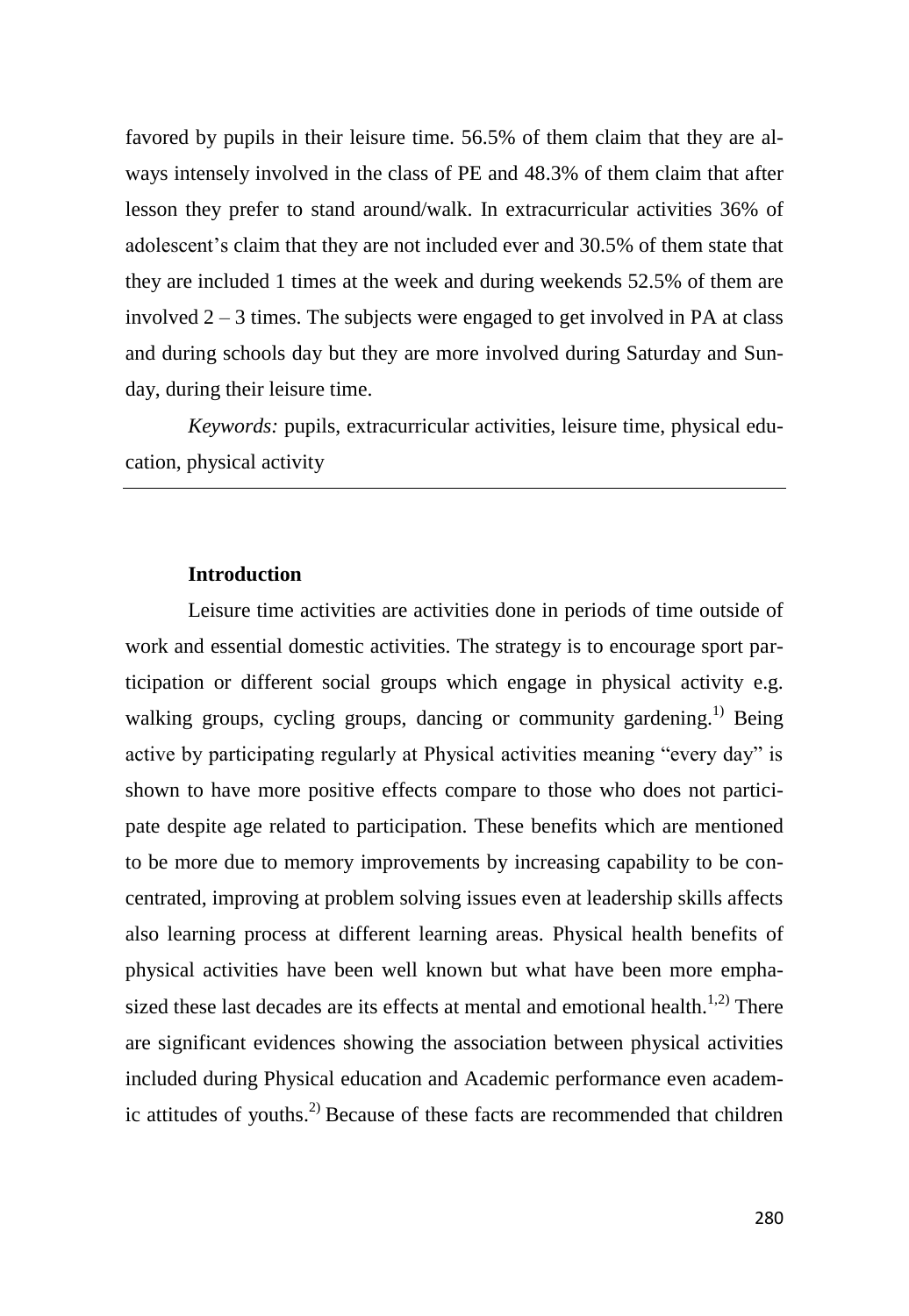must be motivated and encouraged to be part of organized sport during leisure time and physical education class. $2.3$ )

When youth participate at least 60 minutes per day at every kind of physical activities their benefits must be multiplied and very worthy for their later life.<sup>2)</sup> Even why games and sports are recommended for children and preadolescents, those organized form would be better to be applied because it can optimize not only the benefits but even the safety of the participation.<sup>3)</sup> In contrast to unstructured or free play, participation in organized sports provides a greater opportunity to develop rules specifically designed for health and safety and also participation in organized sports can have physical and social benefits for children. $^{3)}$ 

Children and adolescents seemed to be attracted from physical activities but in different ways. Children are more likely to participate at free play such as running and jumping while adolescents according to their age – development like more activities such as bicycling, skiing, team sports. Using exercises to develop motor skills does not improve only the ability to perform different kind and complex exercises but it may affect even the cognitive process making learning process easier.2)

Recess plays an important role during school time taking children away from the rigors of academic challenges for a while. Recess and particularly unstructured recess (free play) provides multiple benefits due to social, emotional and physical development. From the perspective of children's health and well-being, recess time should be considered a child's personal time and should not be withheld for academic or punitive reasons (Ramstetter et. al., 2010) and being considered as such is, our pupils prefer to stand around/walk around and also they prefer to talk with peers/ reading or doing homework.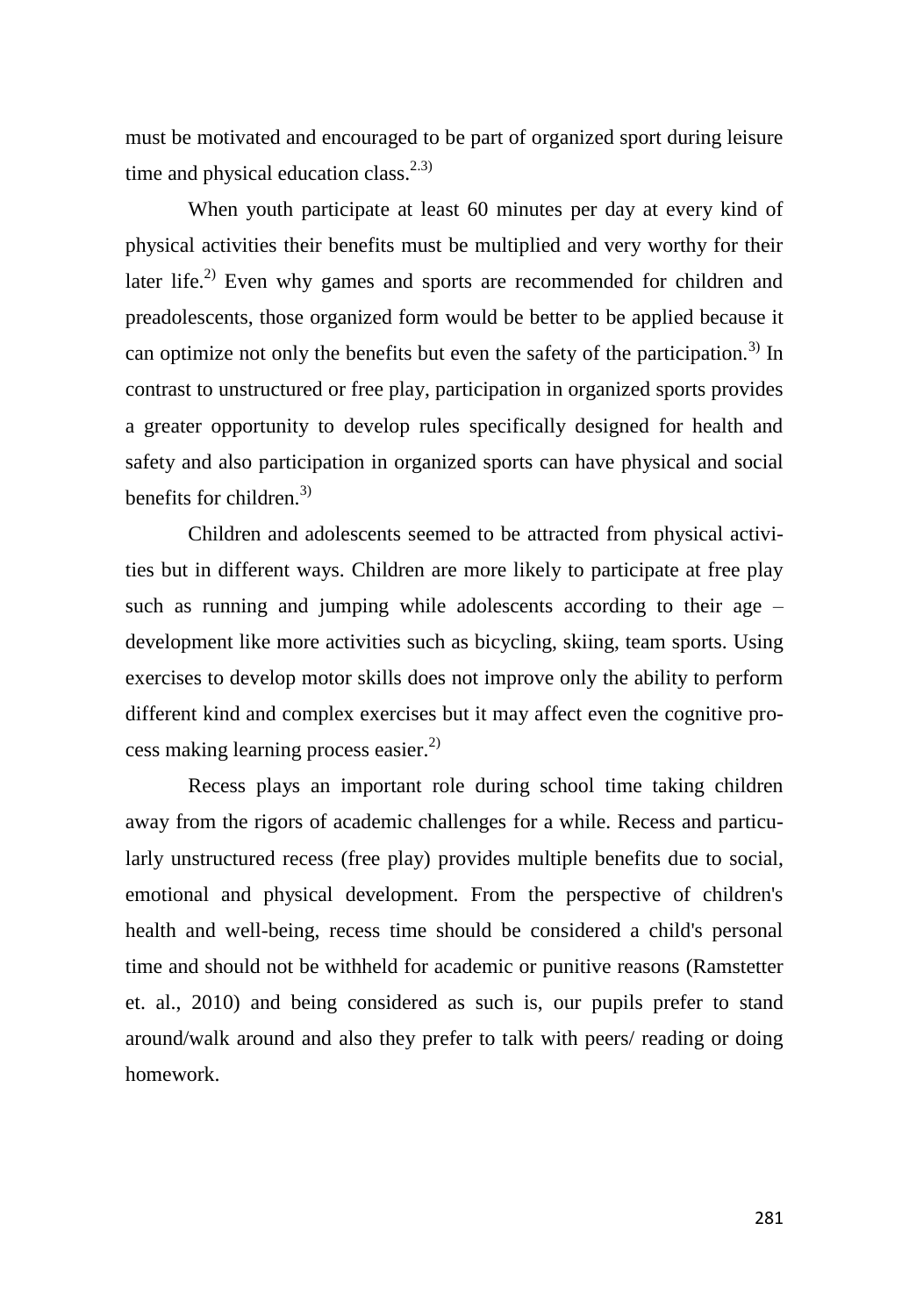#### **Methodology**

#### *Participants*

The sample of the study includes  $400$  pupils aged  $9 - 19$ , 185 Male and 215 Female from Elementary School and High School in Tirana. Children aged 9 – 14, 109 Male and 91 Female at "Pjetër Budi", "Sabaudin Gabrani" and " Jeronim De Rada" and Adolescents aged  $15 - 19$ , 76 Male and 124 Female at "Arben Broci", "Petro Nini Luarasi" and " Sinan Tafaj" from High School in Tirana.

### *Instrument*

The questionnaire used was "Physical Activity Questionnaire for Children (PAQ-C) and "Physical Activity Questionnaire for Adolescents (PAQ-A) by Kowalski, Crocker, & Kowalski, (1997). The questionnaire was modified by the authors and contains 8 items. Likert scale questions contain five alternatives (1 - No to  $5 - 7$  times or more and None to Very often) and other alternatives  $(1 - I \text{ don't do PE to 5 - Alwaysect}).$ 

# *Data analysis*

The statistical data processing was performed by SPPS statistical program, version 20. Cronbach's Alpha .820 was used to assess the reliability of the instrument. Cronbach's Alpha (for children) .853 and Cronbach's Alpha (for adolescents) .781 was used to assess the reliability of the instrument for each category of ages that identifies high reliability level.

# *Procedures*

In completing questionnaire was maintained entirely pupils' anonymity. The administration of questionnaires is carried out by the authors.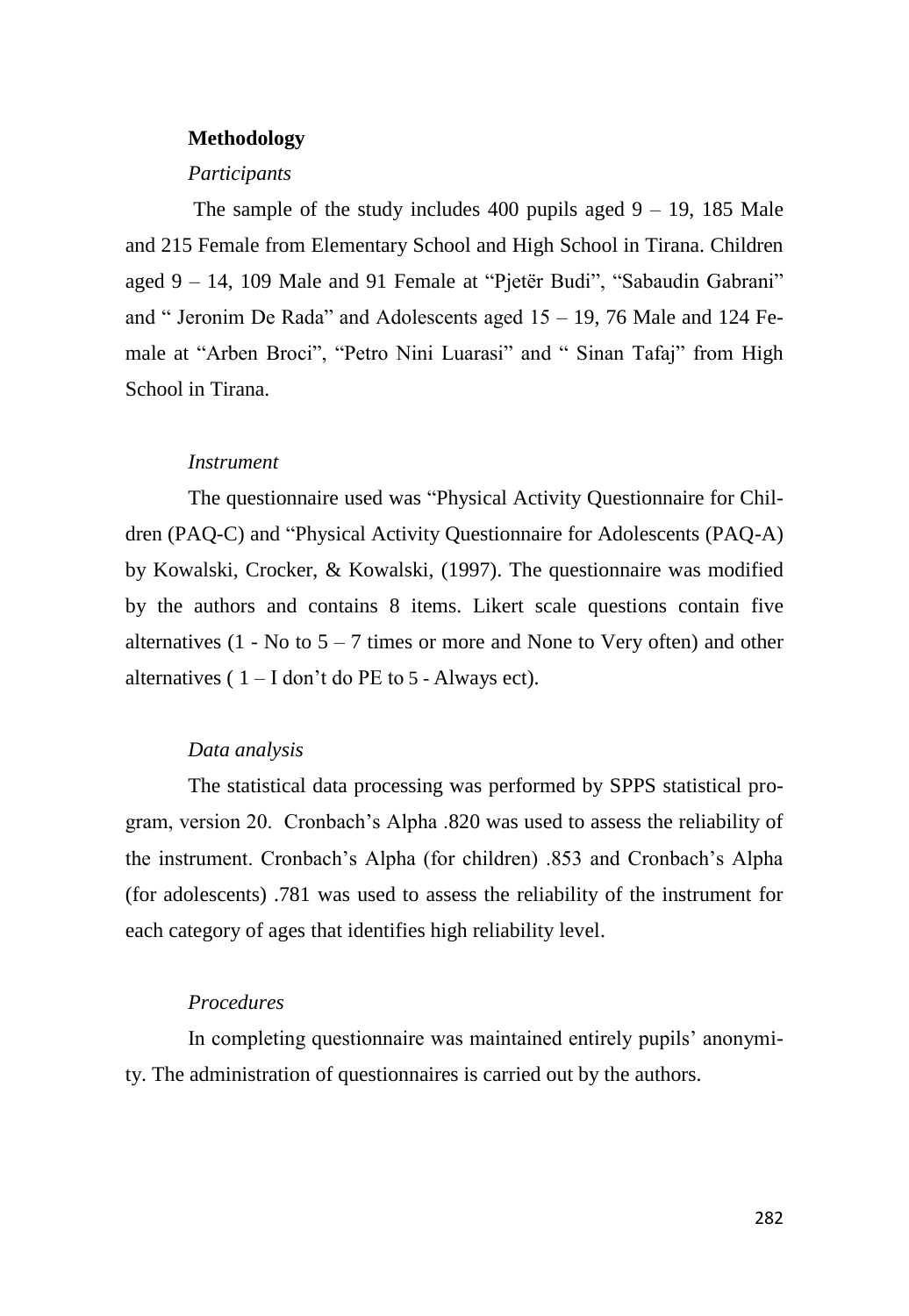## **Discussion**

In contrast to unstructured or free play, participation in organized sports provides a greater opportunity to develop rules specifically designed for health and safety and also participation in organized sports can have physical and social benefits for children.<sup>3)</sup> Our teens admit that, as shown in the graph, are more involved in sports courses than in different games, where the sport of Football is the favorite, of course without neglecting the other sports like Volleyball, Basketball etc. (Fig. 1).



**Fig. 1.** Physical activity at leisure time referring to sports courses (in total)

If we will reflect on the weighing machine of involvement in physical activity will notice that this balance biased by children, then the percentage of non-involvement in physical activity is greater in the age 15-19 years old than among other age. But if you would do the same action with weighing machine about the preference of sports courses, as shown in the graph this scales biased by age 15-19 years old. If we are going to do a parallel between the two age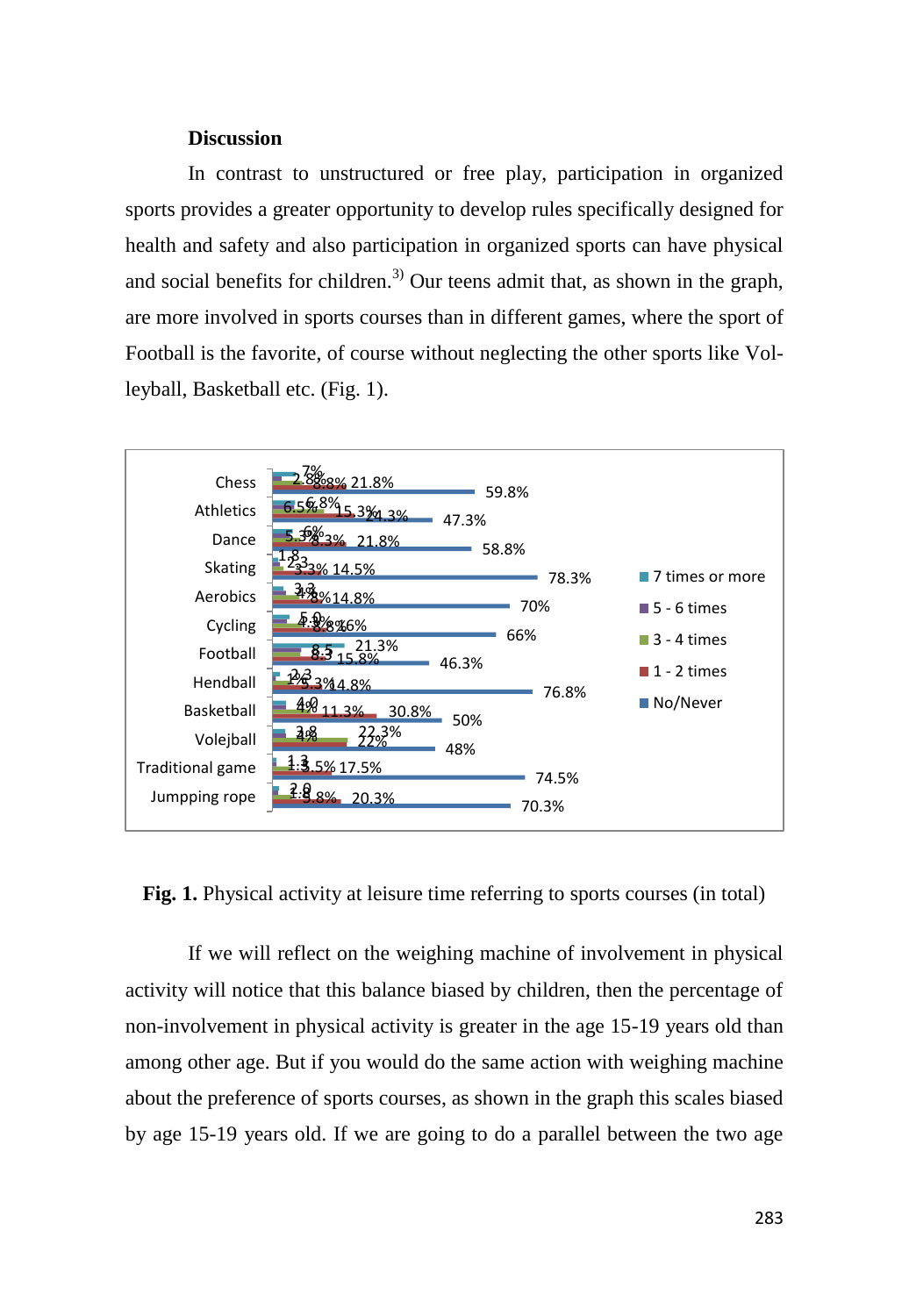groups, we can say that both age groups are included in PA, but they prevail in different elements (Fig. 2).



**Fig. 2.** Physical activity at leisure time referring to sports courses (for each group)

Schools face increasing challenges in allocating time for physical education and physical activity during the school day. Overall, increased time in physical education appears to have a positive relationship with academic achievement.<sup>2)</sup> So, our study subjects (children and adolescents) claim that they prefer to involved intensely always Physical Education class (56.5%), very often 20.5% of them and 15% of them prefer to involved sometimes in  $\begin{array}{r} \n\begin{array}{r}\n\text{B} \\
\text{B} \\
\text{C} \\
\text{D} \\
\text{D} \\
\text{E} \\
\text{D} \\
\text{E} \\
\text{D} \\
\text{D} \\
\text{D} \\
\text{D} \\
\text{D} \\
\text{D} \\
\text{E} \\
\text{E} \\
\text{D} \\
\text{D} \\
\text{E} \\
\text{E} \\
\text{D} \\
\text{E} \\
\text{E} \\
\text{D} \\
\text{E} \\
\text{D} \\
\text{E} \\
\text{E} \\
\text{E} \\
\text{E} \\
\text{E} \\
\text{E} \\
\text{E} \\
\text{E}$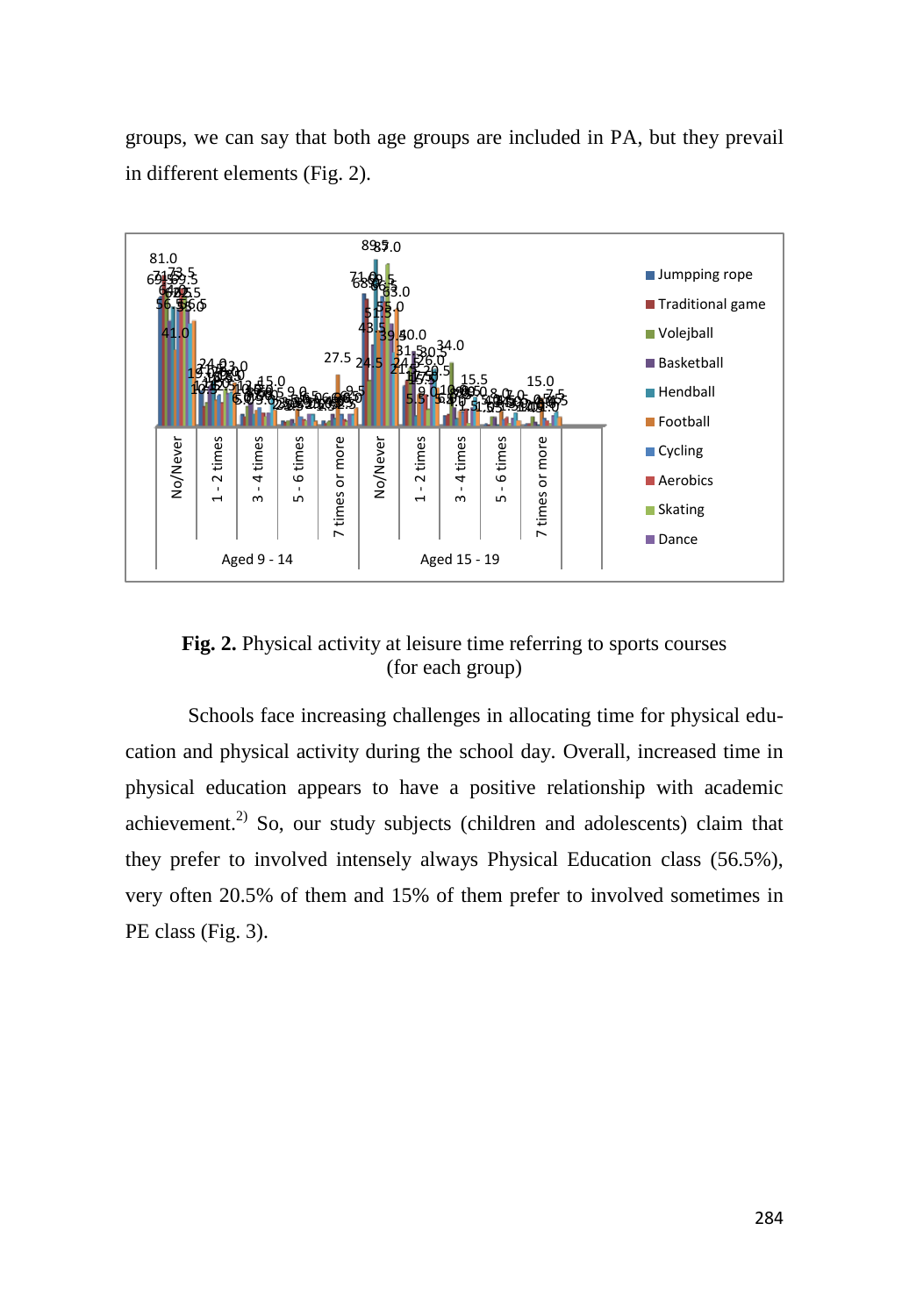

**Fig. 3.** Involvement intensively in PE classes (games, running, jumping, throwing) in the last 7 days in total (pupils aged  $9 - 19$ )

It was concluded that a high level of physical activity at ages 9 to 18, especially when continuous, significantly predicted a high level of adult physical activity. It's very important to affirm that school-age physical activity appears to influence adult physical activity and through it, the public health of the general population (Telama [e](http://www.sciencedirect.com/science/article/pii/S0749379704003393)t. al., 2005). Even in the case of our subjects we look that both age groups are involved intensively in Physical Education, where the results from the graph shows that the percentage between the ages of 9-14 and 15-19 is very low and not important. We may affirm that participation in physical activity at early age that positively affects many aspects of their further growth (Fig. 4).

Recess serves a critical role in school as a necessary break from the rigors of academic challenges. Recess is a complement to, not a replacement for, physical education. Both promote activity and a healthy lifestyle; however, recess particularly unstructured recess and free play provides a unique contribution to a child's creative, social, and emotional development. From the perspective of children's health and well-being, recess time should be considered a child's personal time and should not be withheld for academic or puni-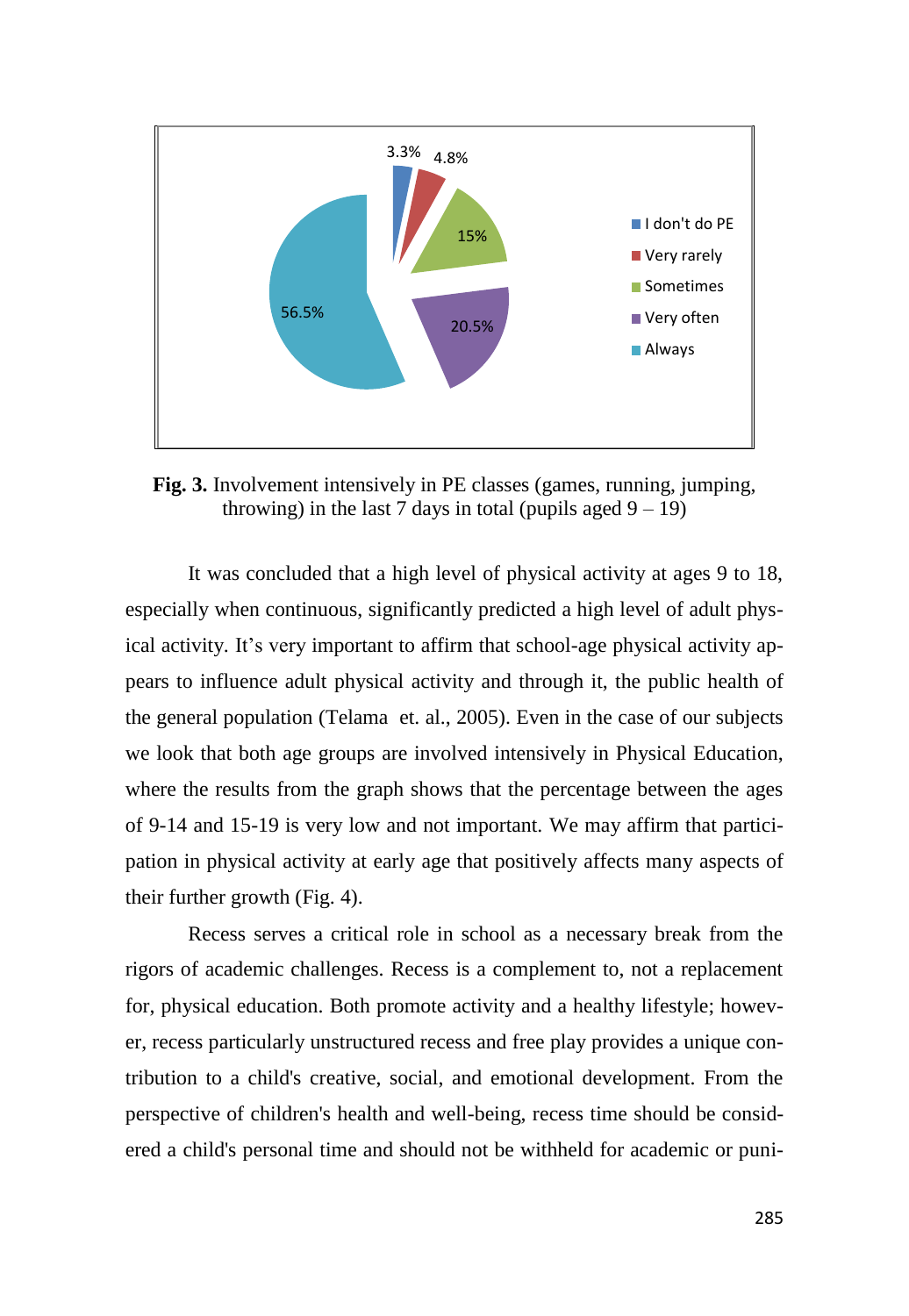tive reasons (Ramstetter et. al., 2010) and being considered as such is, our pupils prefer to stand around/walk around (48.3%) and 32% of them prefer to talk with peers/ reading or doing homework (Fig. 5).



**Fig. 4.** Involvement intensively in Physical Education (PE) classes (games, running, jumping, throwing) in the last 7 days for each age group



**Fig. 5.** Activity at recess time (in the school environment) in total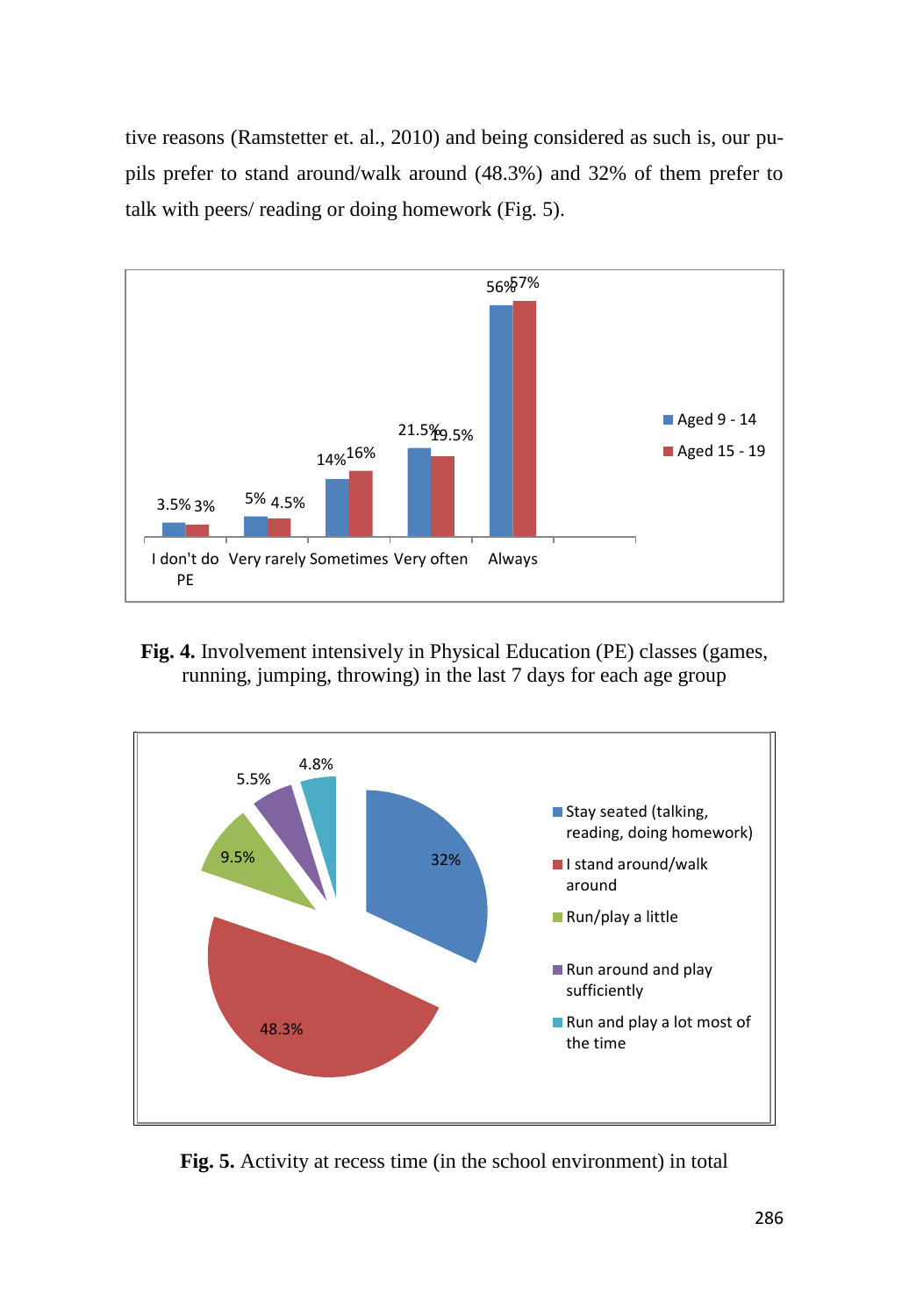The data show that both age groups (at a percentage equal to 32%) do not engage in physical activity, but whether we will put out their prevalence then we will see that the situation varies. In this context we see that the age 15-19 physical activity level is greater than the age of 9-14 (52.5%), but at a low level of physical activity measurement. While If we will take into account a higher level of measurement of physical activity will look at is age 9-14 is more involved in physical activity, which are precisely the children who express more willingness and desire to running or playing a lot most of the time (Fig. 6).



**Fig. 6.** Activity at recess time (in the school environment) for each age group

Besides being fun and a great way to socialize with peers, extracurricular activities can enhance students' time management and stress management skills, improving overall productivity. The data show that involvement in extra-curricular activities of our students is at low levels which 36% of them claim that they never engage in these activities, 30.5% of them state that included 1 times a week and 24.3% of them included 2 - 3 times a week (Fig. 7).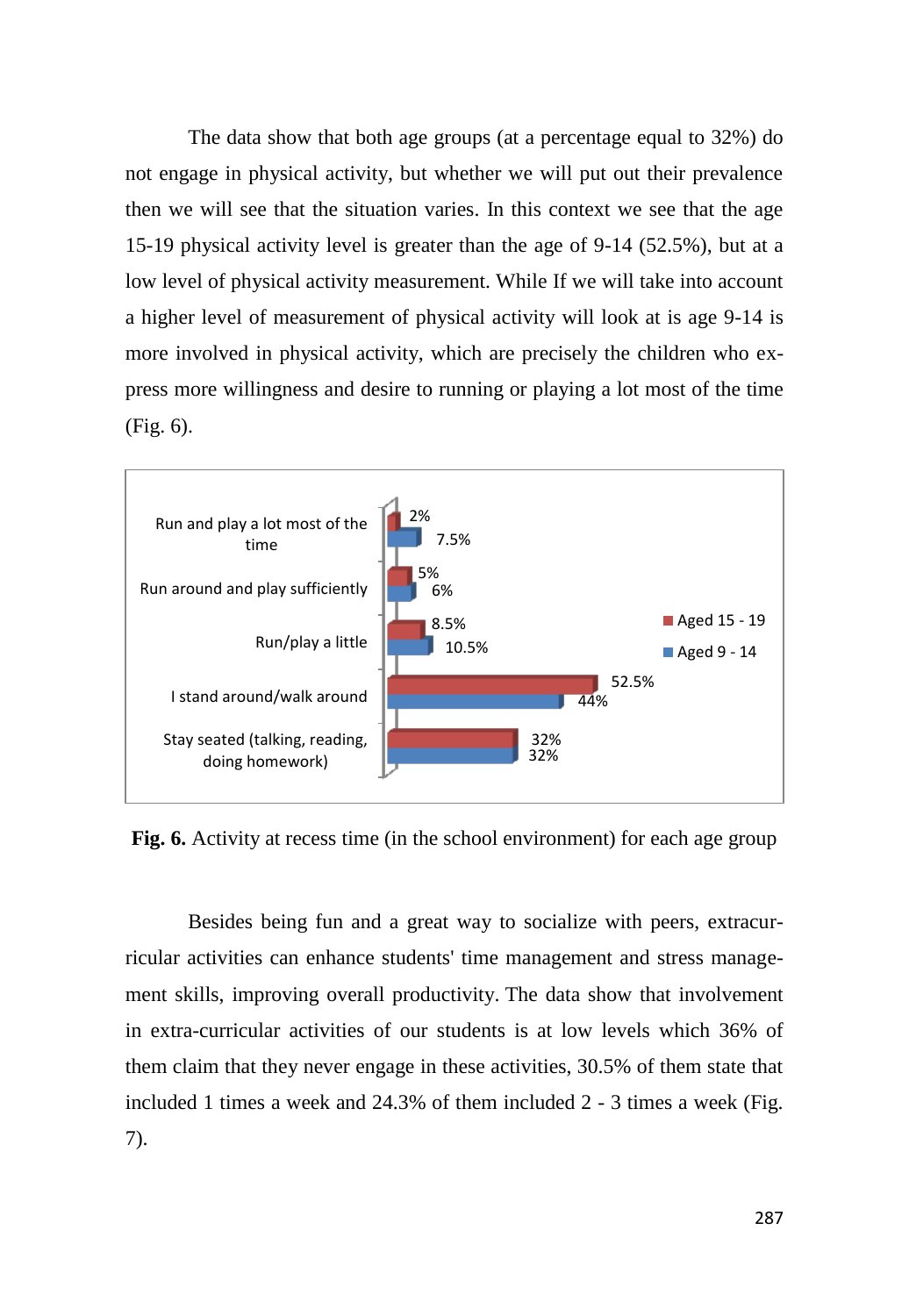

**Fig. 7.** Involvement in extracurricular activities during the week in total



**Fig. 8.** Involvement in extracurricular activities during the week for each age group

School-age youth should participate every day in 60 minutes or more of moderate to vigorous physical activity that is enjoyable and developmentally appropriate (Strong et. al., 2005) something that was best illustrated in the our chart and where children are those who prefer to be involved in physical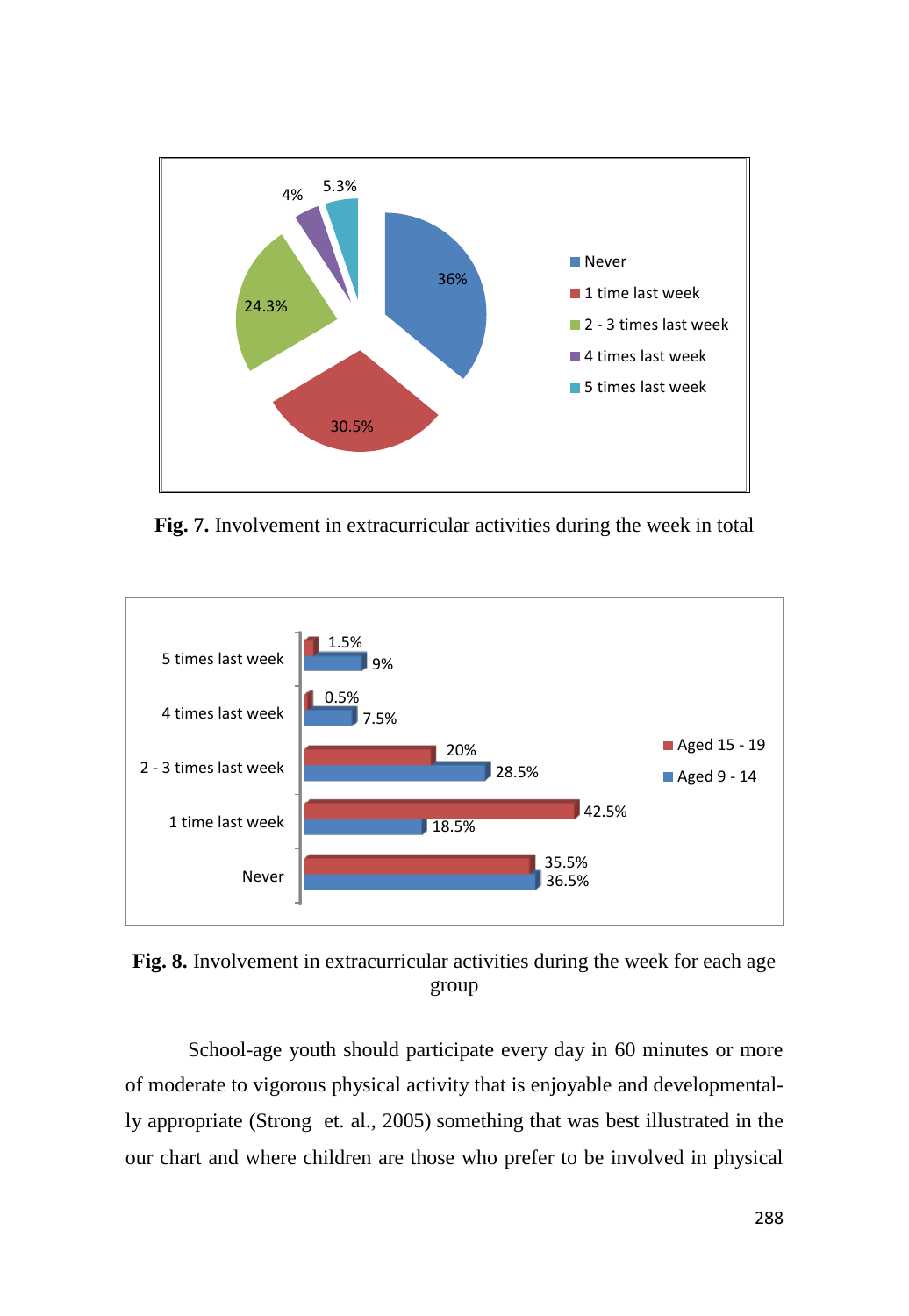activity. Specifically the data argue that the percentage of non-involvement in physical activity is approximately the same between the two age groups, the difference observed in the involvement of subjects in 1 times a week, where predominate adolescents 42.5%, while the highest level of participation in physical activity observed for age 9-14, children then (Fig. 8).

Being physically active plays an essential role in ensuring health and well-being. Physical activity benefits many parts of the body, the immune system and the nervous system.<sup>1)</sup> Specifically the data argue that the percentage of involvement in physical activity is at high percentage, 52.5% of them are involved in PA 2 – 3 times during weekends and only 37.8% of them are involved 1 time during weekends (Fig. 9).



**Fig. 9.** Involvement in Physical Activity (PA) during weekends in total

If we refer to involvement in Physical Activity, for each age group will we see that the age  $9 - 14$  is more involved  $(2 - 3$  times) than age  $15 - 19$ . While in the alternative "Never" we see that it is precisely the age  $15 - 19$  not included in physical activity, but in the alternative "1 time" prevails this age, which means that the age  $15 - 19$  included 1 time a week in PA. In conclusion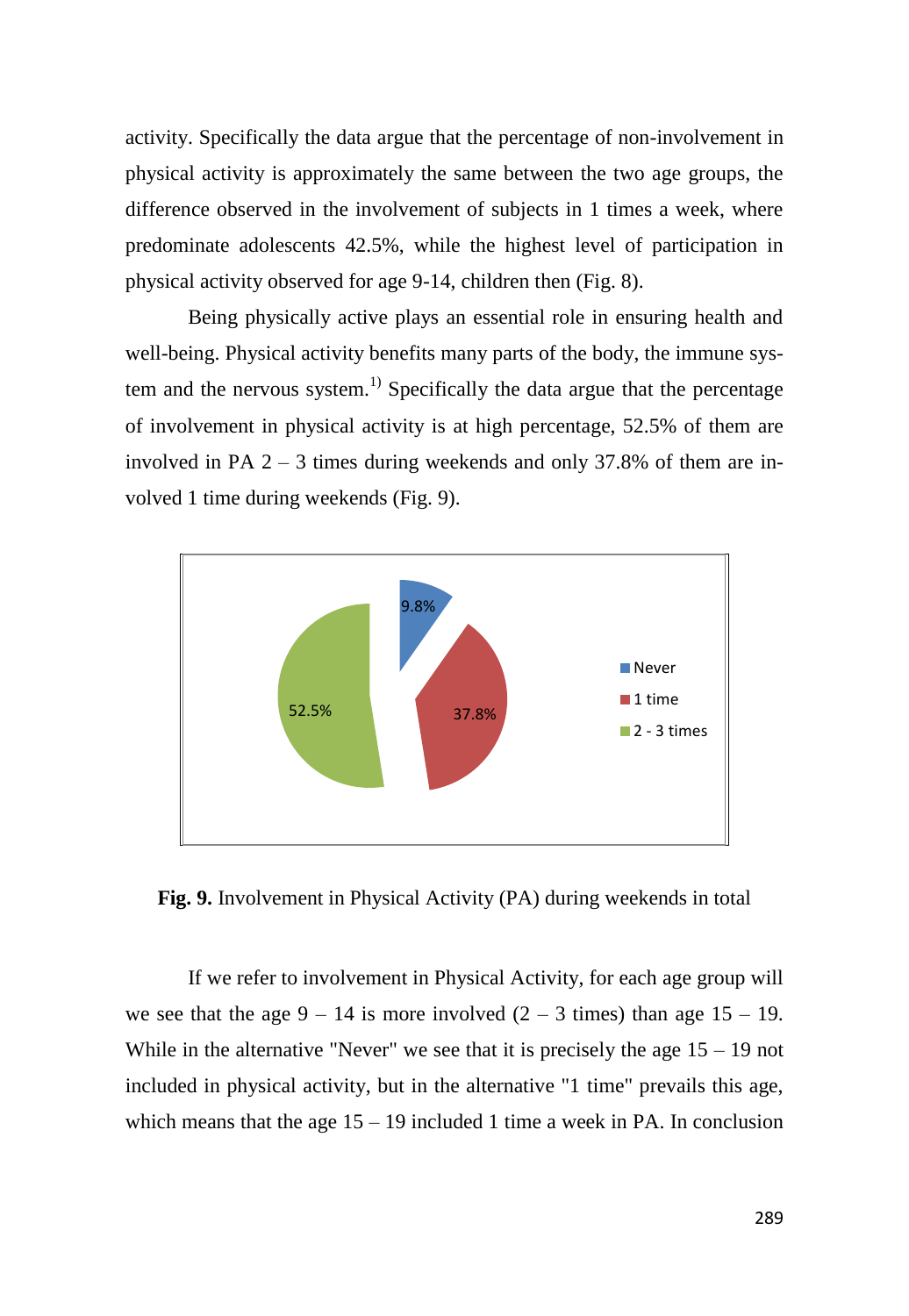we can say that the age of  $15 - 19$  is less involved in Physical Activity, while ages 9 – 14 more involved in physical activity, so children prevails (Fig. 10).



**Fig. 10.** Involvement in Physical Activity (PA) during weekends for each age group

Graph data show that total subjects included  $1 - 2$  times (37.5%) for the last 7 days, which includes physical movement, such as aerobics, cycling, swimming etc. While  $28.3\%$  of subjects included  $3 - 4$  times, so often and 14.3% of them are involved more often (7 times or more) (Fig. 11).

Referring age groups note that involvement in physical movement 1–2 times is more representative by age 15– 19, as alternative equally to 3–4 times and 5–6 times; alternative only 7 times or more is represented by age 9-14. We conclude that at involvement in physical movement such as, swimming, cycling, aerobics, etc. prevails age 15–19, although the difference between these two age groups is small, but the assessment of a prevalence of ages (Fig. 12).

The biggest frequency of involvement in physical activity in our subjects (i.e. the two age groups) is during weekends, namely Saturday and Sunday (Figs. 13, 14).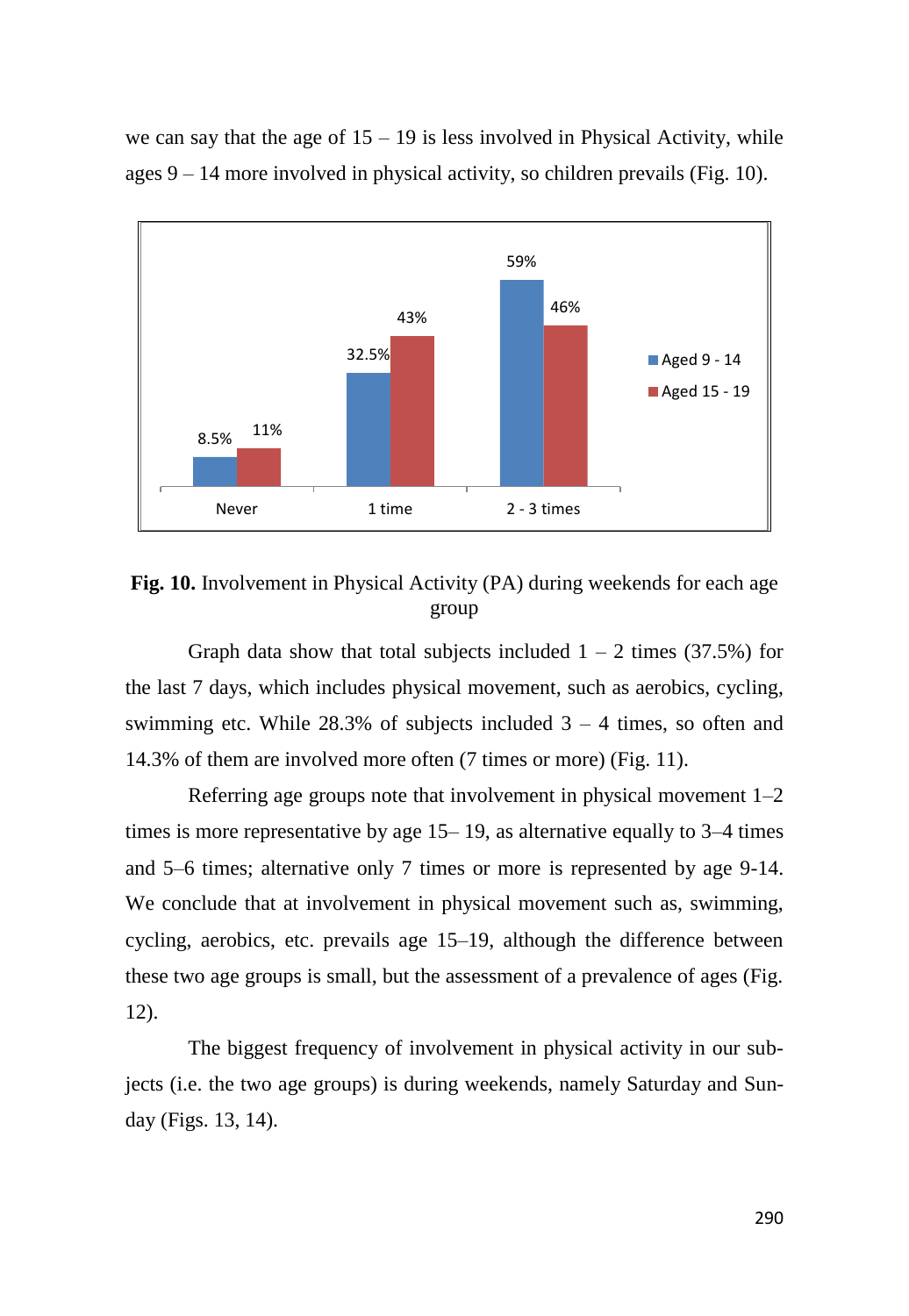

# **Fig. 11.** Assertions that better include the involvement of pupils (in total) in physical movement for the last 7 days



**Fig. 12.** Assertions that better include the involvement of pupils (for each age group) in physical movement for the last 7 days

Subjects claim that school obligations (42.5%) and private courses (10.3%) are the reasons for not including them in physical activity, while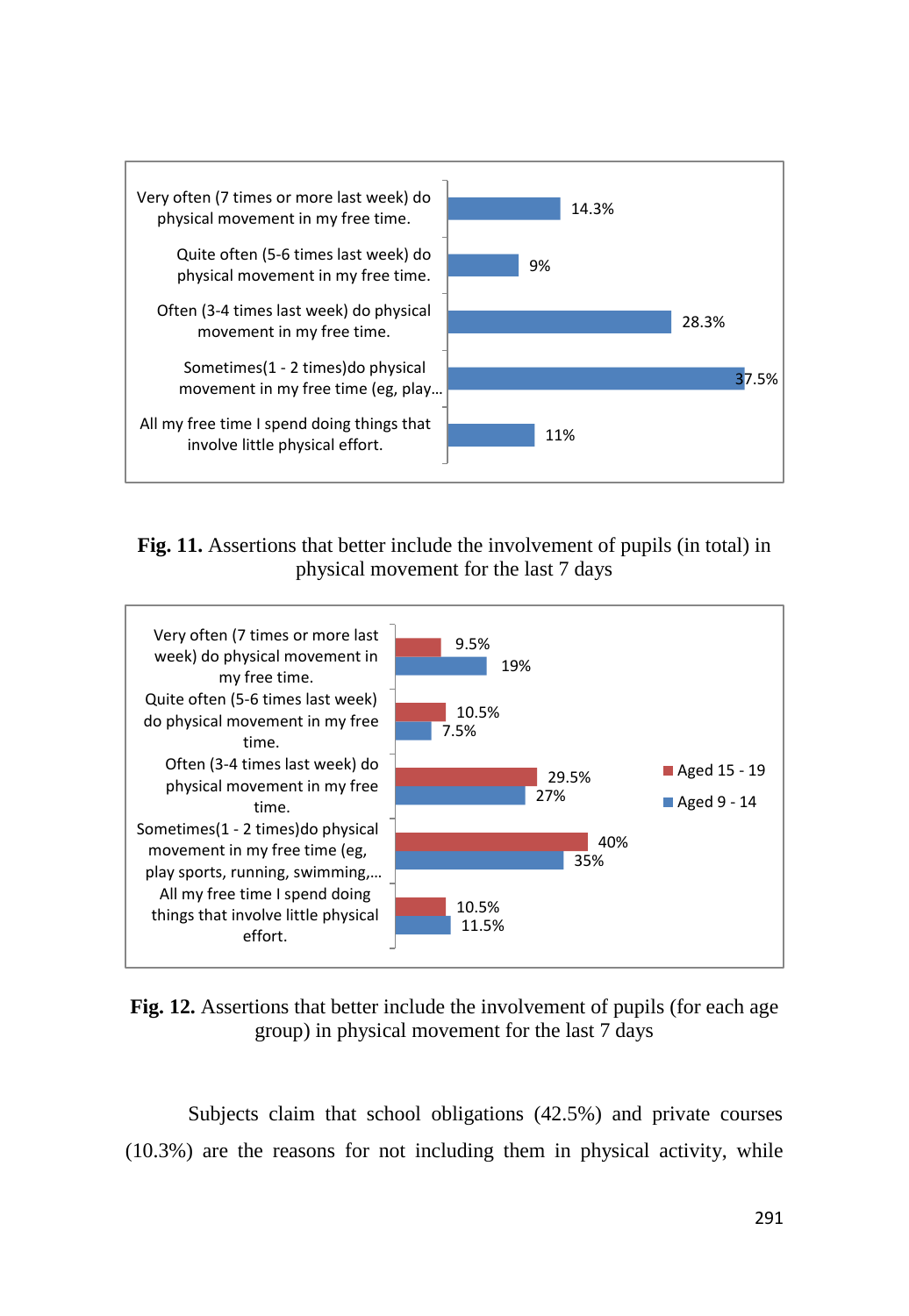39.8% of them reasons claim that it is none of these reasons that prevent them included in PA. The difference between the percentage of any reason and that of school obligations is small, but significant 2.7% namely to say that the reason prevails school obligations, more reasonable for the status they acquire, pupils/student (Fig. 15).



**Fig. 13.** Frequency of Physical Activity every day last week (in total

Referring school obligations age prevails  $15 - 19$  (51%) while the proportion of the reason of private courses was almost identical in the two age groups for not including them in physical activity, while age prevails  $9 - 14$ (49%) that it is none of these reasons that prevent them included in PA and for the health reasons age prevail  $15 - 19$  (Fig. 16).

# **Conclusion**

Because of the many benefits for health of physical activity, recent analysis has suggested that reaching the recommended minimum level of physical activity compared with no activity was found to lead to a reduction in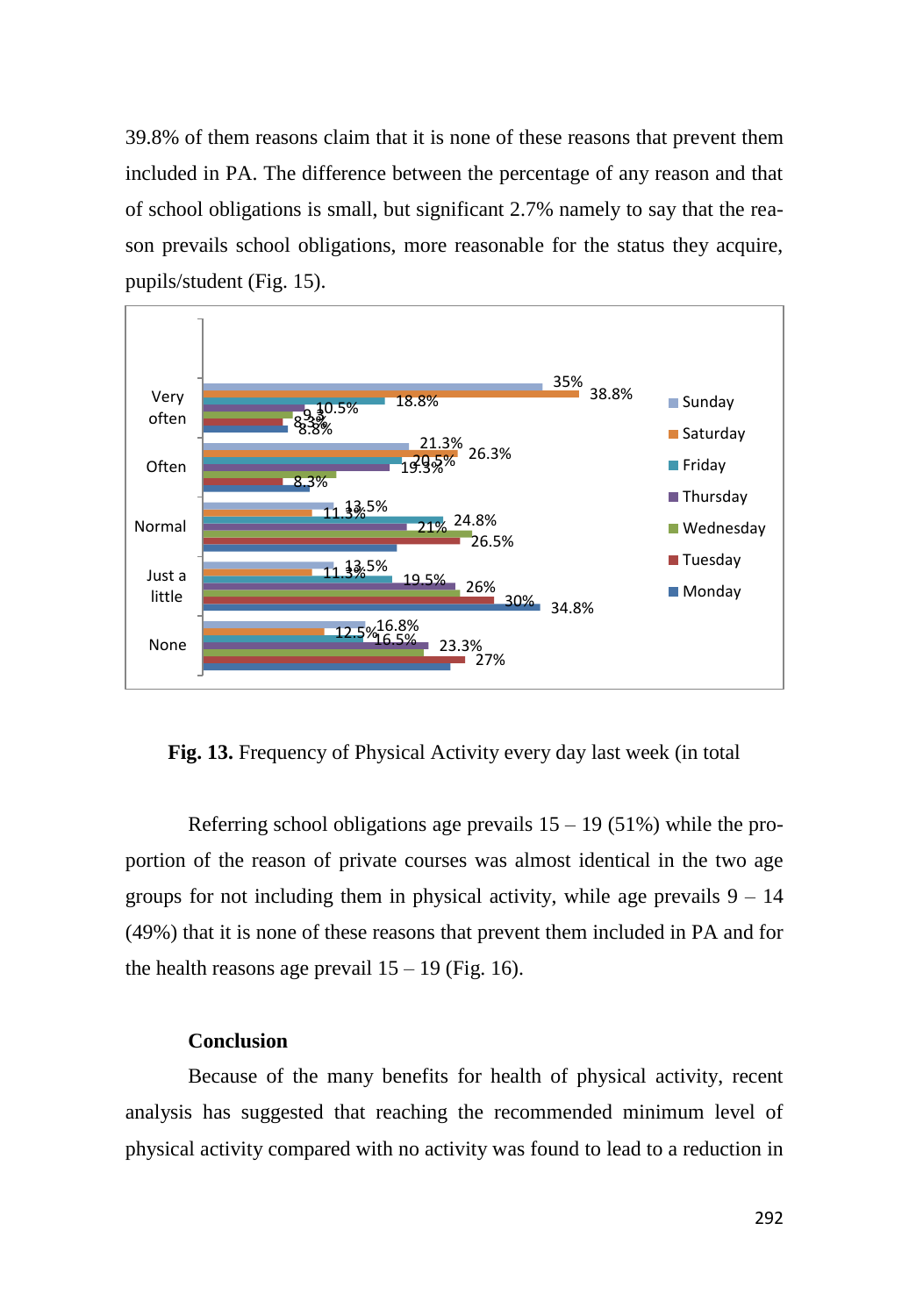all cause mortality of 19% and this rises to 24% if an hour a day is spent in physical activity.<sup>1)</sup> Study has shown that teens prefer to be involved more in sports courses than in different games and that Football is their favorite, of course without neglecting the other sports like Volleyball, Basketball. Comparing two age groups  $9 - 14$  and  $15 - 19$  there wasn't any difference due to their participation at PA, but they prevail in different elements claiming that they prefer to be involved intensely always in Physical Education class (56.5%). Even why they was almost equally at the readiness to participate at P.A the data shown that the level of physical activity was greater at  $15 - 19$ years old than at the  $9 - 14$  years old. Must be emphasized that despite of this children expressed more willingness and desire to running or playing a lot most of the time. The involvement in extra-curricular activities of our students is at low levels, they claim that they are never engage in these activities because of not enough time.



**Fig. 14.** Frequency of Physical Activity every day last week (for each group)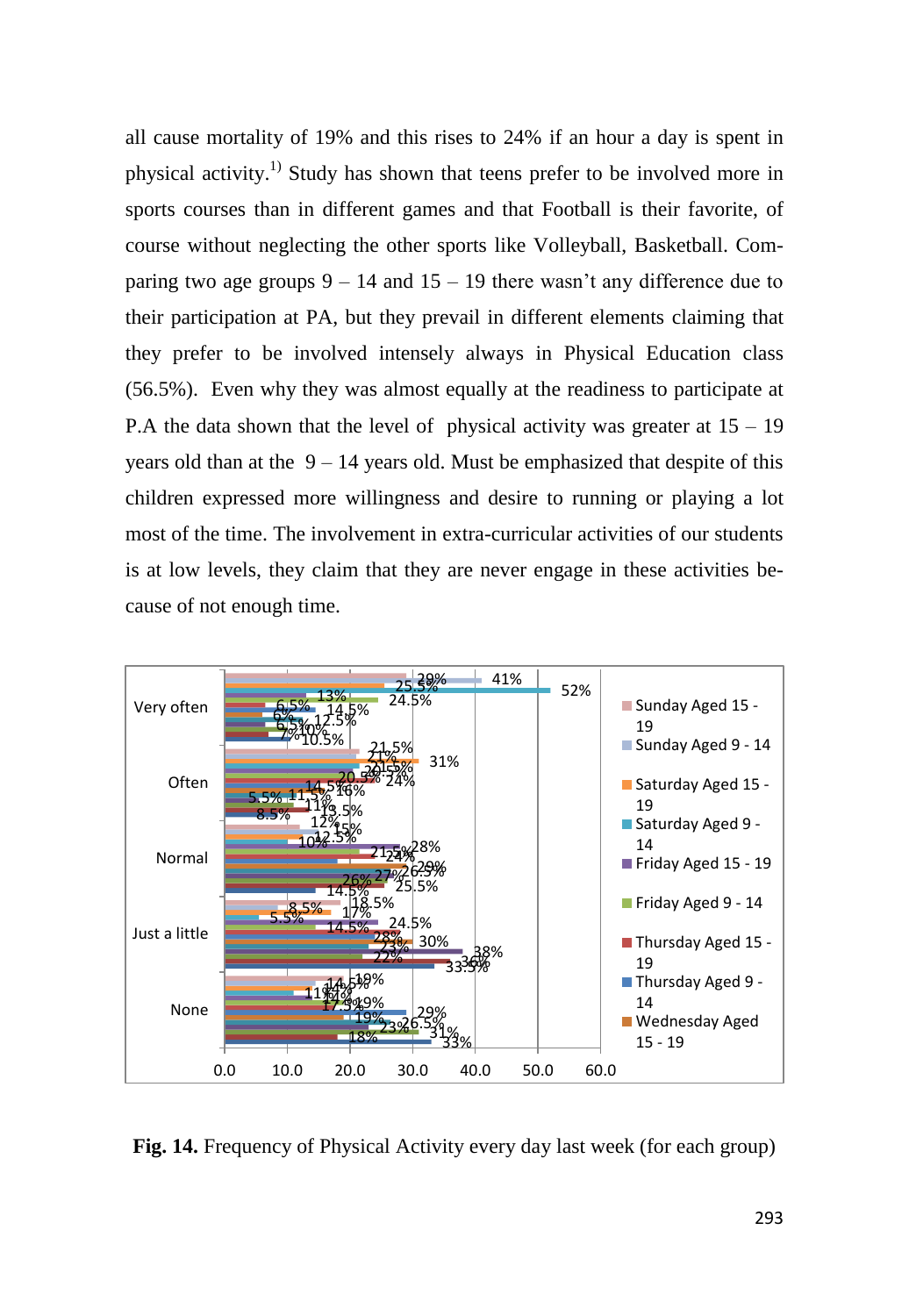





**Fig. 16.** The reason that has prevented the pupils (for each age group) to be involved in Physical Activity (PA) last week

In conclusion we can say that the age of  $15 - 19$  is less involved in Physical Activity, while ages  $9 - 14$  more involved in physical activity, so children prevails.